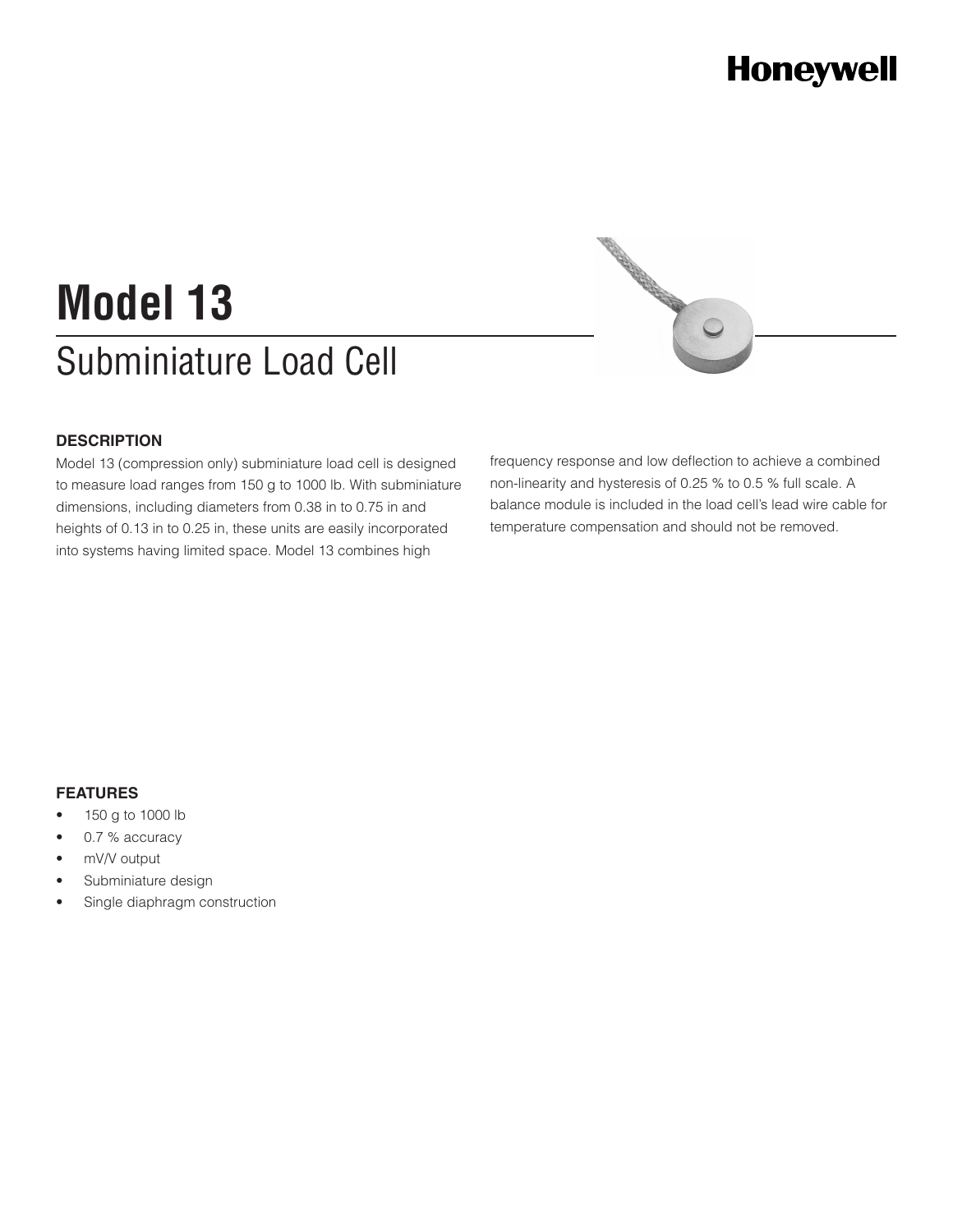### **Model 13**

#### **PERFORMANCE SPECIFICATIONS**

| <b>Characteristic</b>                  | <b>Measure</b>                                                                                |
|----------------------------------------|-----------------------------------------------------------------------------------------------|
| Load ranges <sup>6</sup>               | 150 g, 250 g, 500 g, 1000 g, 5 lb,<br>10 lb, 25 lb, 50 lb, 100 lb, 250 lb, 500 lb,<br>1000 lb |
| Linearity                              | $\pm 0.5$ % full scale                                                                        |
| <b>Hysteresis</b>                      | $\pm 0.5$ % full scale                                                                        |
| Non-repeatability                      | $\pm 0.1$ % full scale                                                                        |
| Tolerance on output<br>150 g to 500 g  | 15 mV/V (nominal)                                                                             |
| Tolerance on output 1000 g             | 1.5 mV/V (nominal)                                                                            |
| Tolerance on output<br>5 lb to 1000 lb | 2 mV/V (nominal)                                                                              |
| Operation                              | Compression only                                                                              |
| Resolution                             | Infinite                                                                                      |

#### **ENVIRONMENTAL SPECIFICATIONS**

| <b>Characteristic</b>    | <b>Measure</b>                      |
|--------------------------|-------------------------------------|
| Temperature, operating   | -54 °C to 121 °C [-65 °F to 250 °F] |
| Temperature, compensated | 15 °C to 71 °C [60 °F to 160 °F]    |
| Temperature effect, zero | 0.01 % full scale/°F                |
| Temperature effect, span | $0.02$ % reading/ $\degree$ F       |

#### **ELECTRICAL SPECIFICATIONS**

| <b>Characteristic</b>                               | Measure                                                         |
|-----------------------------------------------------|-----------------------------------------------------------------|
| Strain gage type<br>150 g to 500 g                  | Semiconductor                                                   |
| Strain gage type<br>1000 g to 1000 lb               | Bonded foil                                                     |
| Excitation (calibration)                            | 5 Vdc                                                           |
| Insulation resistance                               | 5000 mOhm @ 50 Vdc                                              |
| Bridge resistance (toler-<br>ance)150 g to 500 g    | 500 ohm (nominal)                                               |
| Bridge resistance (toler-<br>ance)1000 g to 1000 lb | 350 ohm (nominal)                                               |
| Zero balance (tolerance)                            | ±3 % of full scale (nominal)                                    |
| Shunt calibration data                              | Included                                                        |
| Electrical termination (std)                        | 1,83 m [5 ft] integral cable with balance<br>board <sup>3</sup> |

#### **MECHANICAL SPECIFICATIONS**

| <b>Characteristic</b>   | <b>Measure</b>  |
|-------------------------|-----------------|
| Maximum allowable load  | See table       |
| Weight                  | See table       |
| Material                | Stainless steel |
| Deflection @ full scale | See table       |

#### **RANGE CODES**

| Range codes | Range            |
|-------------|------------------|
| <b>AL</b>   | 150 g            |
| <b>AN</b>   | 250 g            |
| <b>AP</b>   | 500 g            |
| <b>AR</b>   | 1000 g           |
| <b>AT</b>   | 5 <sub>1b</sub>  |
| <b>AV</b>   | 10 <sub>1b</sub> |
| BL          | 25 lb            |
| <b>BN</b>   | 50 lb            |
| <b>BR</b>   | 100 lb           |
| <b>CN</b>   | 250 lb           |
| <b>CR</b>   | 500 lb           |
| <b>CV</b>   | 1000 lb          |

#### **WIRING CODES**

| Cable        | <b>Unamplified</b> |
|--------------|--------------------|
| <b>Red</b>   | $(+)$ excitation   |
| <b>Black</b> | (-) excitation     |
| Green        | (-) output         |
| White        | (+) output         |

#### **DEFLECTIONS AND RINGING FREQUENCIES**

| Capac-<br>ity (lb) | Deflec-<br>tion at<br>full scale<br>(10 <sup>3</sup> in) | Weight           | <b>Weight with</b><br>cable | Max. al-<br>lowable<br>$load1$ (%<br>FS) |
|--------------------|----------------------------------------------------------|------------------|-----------------------------|------------------------------------------|
| 150 <sub>g</sub>   | 0.06                                                     | 1 g $[0.002$ lb] | $[0.019$ lb]<br>9 g         | 500                                      |
| 250 <sub>g</sub>   | 0.06                                                     | 1 g $[0.002$ lb] | 9 g [0.019 lb]              | 500                                      |
| 500 <sub>g</sub>   | 0.08                                                     | 1 g $[0.002$ lb] | 9 g [0.019 lb]              | 500                                      |
| 1000 <sub>g</sub>  | 0.05                                                     | 1 g $[0.002$ lb] | 9 g [0.019 lb]              | 150                                      |
| 5 <sub>1b</sub>    | 0.5                                                      | 1 g $[0.002$ lb] | 9 g [0.019 lb]              | 150                                      |
| 10 <sub>1b</sub>   | 0.4                                                      | 1 g [0.002 lb]   | 9 g [0.019 lb]              | 150                                      |
| 25 <sub>1b</sub>   | 0.4                                                      | 1 g $[0.002$ lb] | 9 g [0.019 lb]              | 150                                      |
| 50 lb              | 0.4                                                      | 1 g $[0.002$ lb] | 9 g [0.019 lb]              | 150                                      |
| 100 lb             | 0.4                                                      | 3 g [0.006 lb]   | 11 g [0.024 lb]             | 150                                      |
| 250 lb             | 0.5                                                      | 3 g [0.006 lb]   | 11 g [0.024 lb]             | 150                                      |
| 500 lb             | 0.5                                                      | 10 g [0.022 lb]  | 18 g [0.039 lb]             | 150                                      |
| 1000 lb            | 0.6                                                      | 10 g [0.022 lb]  | 18 g [0.039 lb]             | 150                                      |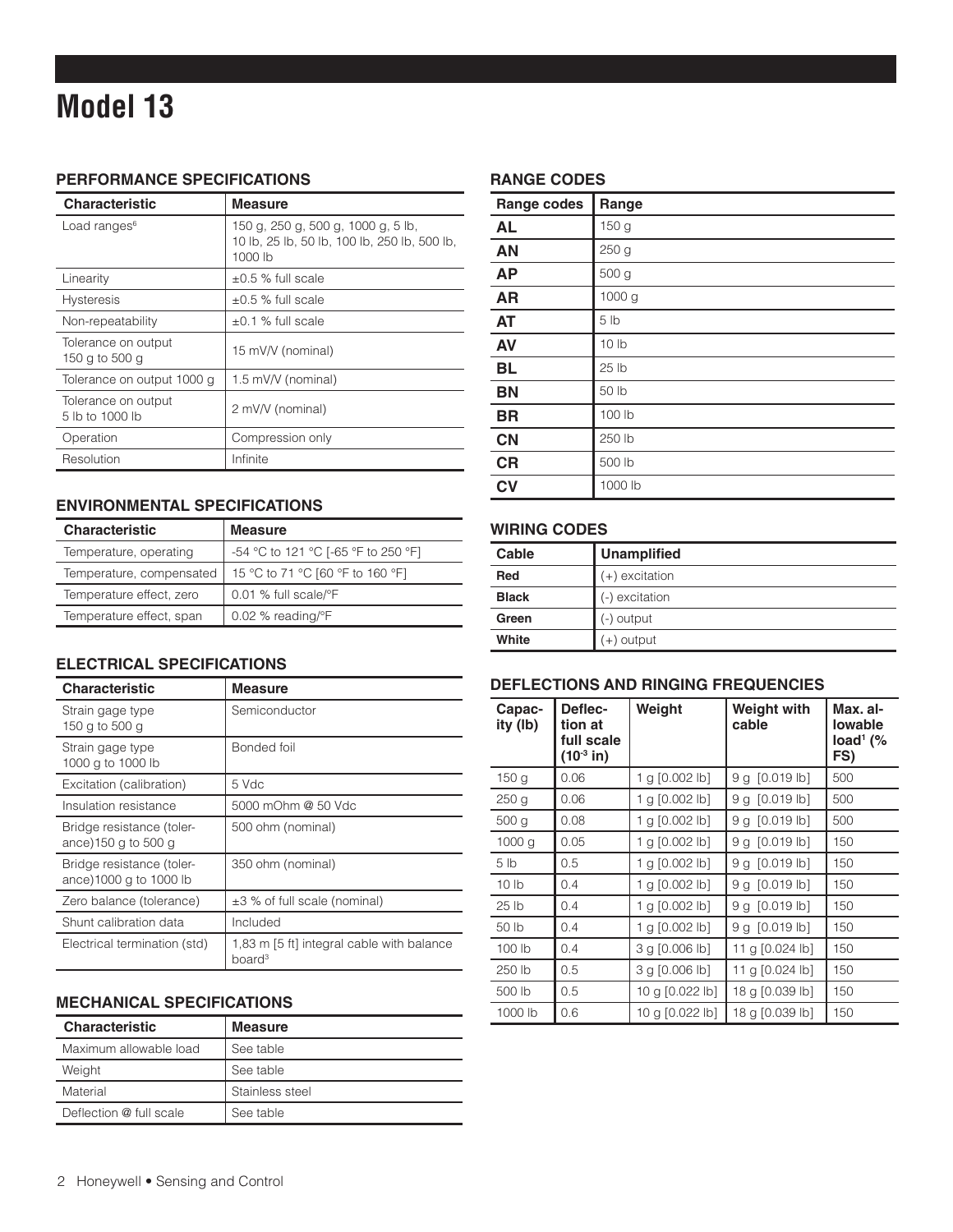### **Honeywell** Subminiature Load Cell

#### **MOUNTING DIMENSIONS**

| <b>Ranges</b>                              | D1                 | D <sub>2</sub>       |                      |                    | <b>SR</b>           |
|--------------------------------------------|--------------------|----------------------|----------------------|--------------------|---------------------|
| 150, 250, 500,<br>1000 g; 5, 10, 25, 50 lb | 9,65 mm [0.38 in]  | $2,29$ mm $[0.09$ in | $3,3$ mm $[0.13$ in] | 0,69 mm [0.027 in] | 6,35 mm $[0.25$ in] |
| 100, 250 lb                                | 12,7 mm $[0.50$ in | 3,05 mm [0.12]       | 3,81 mm [0.15 in]    | 0.51 mm [0.020 in] | 12,7 mm [0.50 in]   |
| 500 lb, 1000 lb                            | 19,05 mm [0.75]    | 6,35 mm [0.25 in]    | 6,35 mm [0.25 in]    | 0.64 mm [0.025 in] | 12,7 mm [0.50 in]   |

**vibration**



#### **OPTION CODES Many range/option combinations are available in our quick-ship and fast-track manufacture programs. Please see http://sensing.honeywell.com/ TMsensor-ship for updated listings. Load range** 150, 250, 500 g, 1000 g; 5, 10, 25, 50, 100, 250, 500, 1000 lb **Temperature compensation** 1a. 60 °F to 160 °F 1b. 30 °F to 130 °F 1c. 0 °F to 185 °F 1d. -20 °F to 200 °F 1e. -20 °F to 200 °F 1j. 0 °C to 50 °C 1k. -20 °C to 85 °C 1m. -25 ° to 110 °C **Internal amplifiers** 2u. Unamplified, mV/V output **Overload stops** 4a. Overload stops

| อเบมอ                            |                                                                                                                                |
|----------------------------------|--------------------------------------------------------------------------------------------------------------------------------|
| <b>Electrical</b><br>termination | 5 ft integral cable with balance board <sup>3</sup><br>6v. Phoenix connector on end of cable<br>15d. Connector on end of cable |
| <b>Special</b><br>calibration    | 9a. 10 point (5 up/5 down) 20 % increments @ 68 °F<br>9b. 20 point (10 up/10 down) 10 % increments @ 68<br>°F                  |
| <b>Shock and</b>                 | 44a. Shock and vibration resistance                                                                                            |